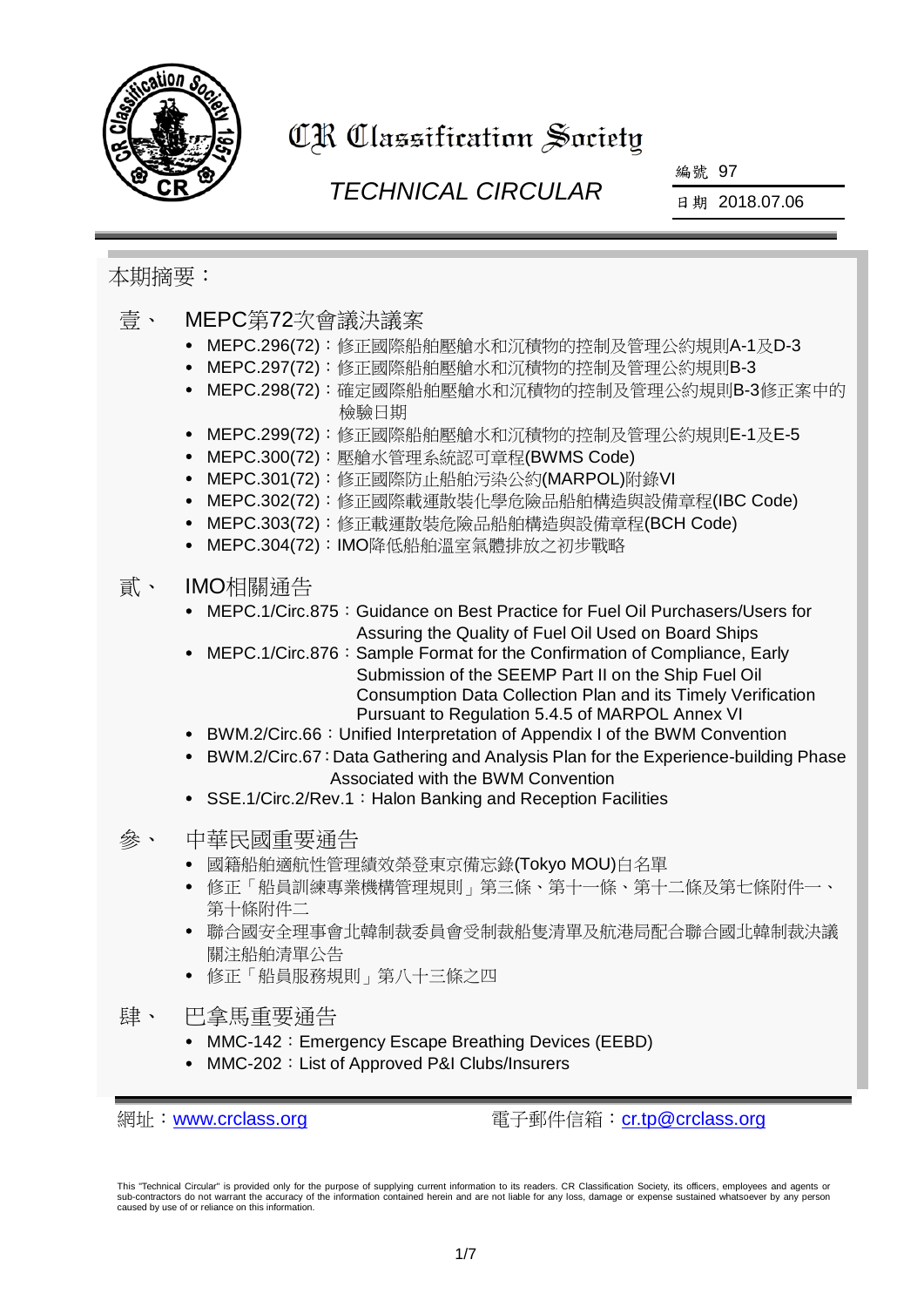- MMC-258: Approved Service Providers for Lifeboats, Launching Appliances and On-load Release Gear
- MMC-269: Maritime Labour Convention, 2006 (MLC, 2006), Certification Process-MLC, 2006
- MMC-274: Maritime Labour Convention, 2006 (MLC, 2006) Occupational Accidents, Injuries and Deseases
- MMC-345: Ballast Water Management Convention 2004, Panama Policy
- MMC-365: Adoption of Amendments to MARPOL 73/78, Annex VI Panama Policy on IMO-DCS scheme
- MMC-366: Adoption of Amendment to MARPOL 73/78, Annex V
- MMC-367: Hazard Working Conditions
- 伍、 貝里斯重要通告
	- MMN-18-003通告
	- 貝里斯旗船舶若違反聯合國規定去協助北韓相關事務,將會被註銷其貝里斯籍
- 陸、 東京備忘錄
	- 東京備忘錄(Tokyo Mou)2017年度報告
	- 2018年重點檢查活動主題(CIC)預計為「MARPOL附錄VI(防止船舶空氣污染)」
- 柒、 大陸船舶水污染物排放控制標準
	- 摘要大陸船舶水污染物排放控制標準

### 壹 **MEPC**第**72**次會議決議案

國際海事組織**(IMO)**海洋環境委員會**(MEPC)**第 **72** 次會議於 **2018** 年 **4** 月 **9** 日至 **4** 月 **13** 日在英國倫敦召開。決議案內容如下:

### 一、 **[MEPC.296\(72\)](http://www.crclass.org/chinese/download/ti-tc/97/1-1%20MEPC.296(72).pdf)**:修正國際船舶壓艙水和沉積物的控制及管理公約**(BWM**公約**)**,預計 **2019**年**10**月**13**日生效:

- (一) 修正BWM公約規則A-1以及規則D-3,使MEPC.300(72)決議案所採納之壓艙水管 理系統認可章程(BWMS Code)強制化,該章程適用對象時程如下:
	- 1. 2020年10月28以後安裝的壓艙水管理系統(BWMS)須強制符合BWMS Code 標準。
	- 2. 2020年10月28日前安裝於船上的壓艙水管理系統,至少要通過 MEPC.125(53)、MEPC.174(58)或MEPC.279(70)或BWMS Code之性能標 準。
- 二、 **[MEPC.297\(72\)](http://www.crclass.org/chinese/download/ti-tc/97/1-2%20MEPC.297(72).pdf)**:修正**BWM**公約,預計**2019**年**10**月**13**日生效:
	- (一) 修正BWM公約規則B-3:修正船舶須符合BWM公約D-2標準的時程。 註:該時程與MEPC71會議所決議之時程一致(內容請參考[CR-17-007 \(R\)](http://www.crclass.org/opennotice/opennotice.php?p=1&search=CR-17-007)通告)。
- 三、 **[MEPC.298\(72\)](http://www.crclass.org/chinese/download/ti-tc/97/1-3%20MEPC.298(72).pdf)**:**Determination of the Survey Referred to in Regulation B-3, as Amended, of the BWM Convention**:
	- (一) 決議 MEPC.297(72)決議案所修正之BWM公約規則B-3內所述之「換證檢驗 (Renewal Survey)」係指MARPOL附錄I的國際防止油污染證書(IOPP)換證檢驗。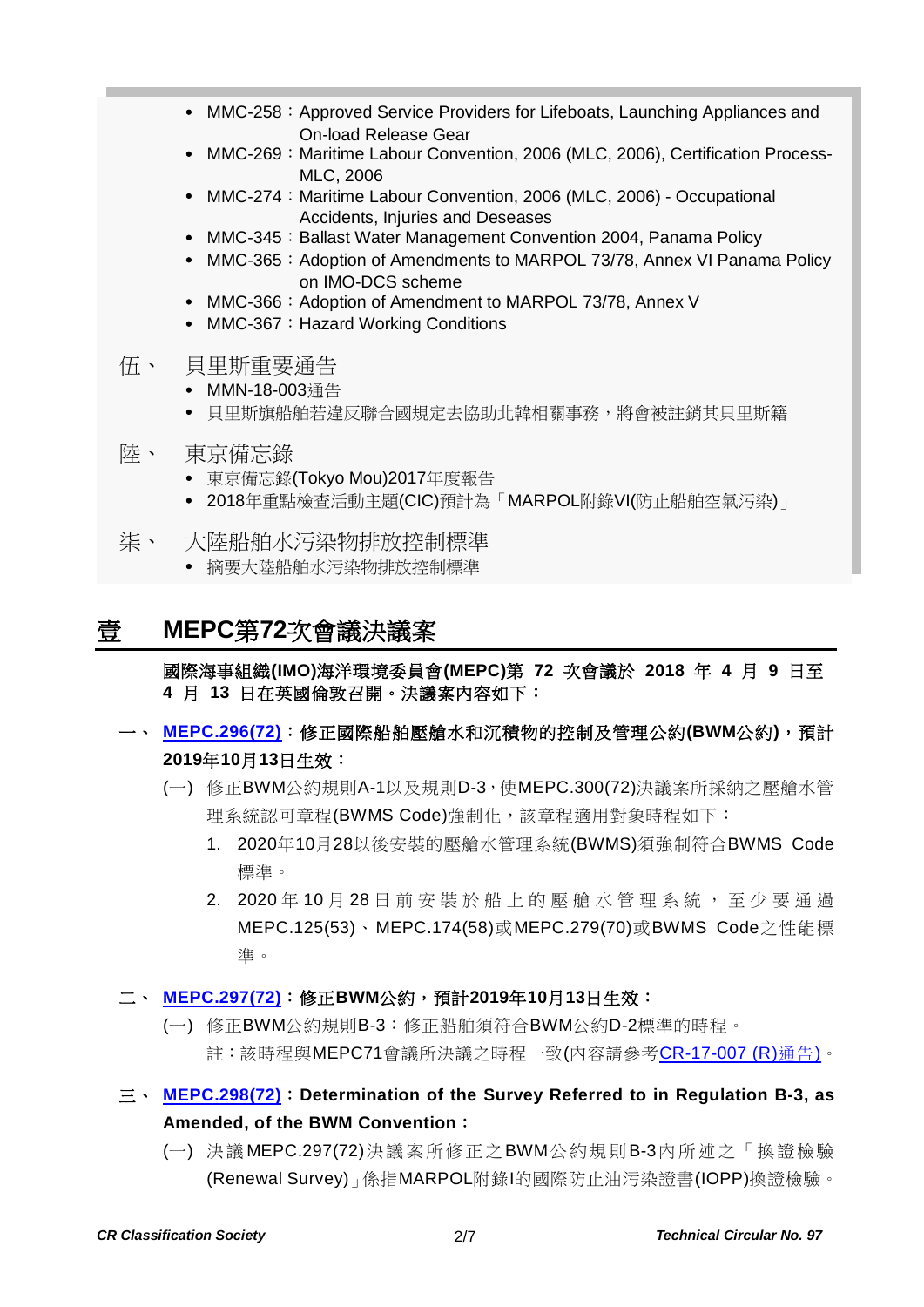#### 四、 **[MEPC.299\(72\)](http://www.crclass.org/chinese/download/ti-tc/97/1-4%20MEPC.299(72).pdf)**:修正**BWM**公約,預計**2019**年**10**月**13**日生效:

- (一) 修正BWM公約規則E-1、E-5:刪除「執行額外檢驗(Additional Survey)後須於證 書附頁簽署之要求」。
	- 註:因現行其他公約的額外檢驗都無簽署要求,故本次同步刪除該欄位。

### 五、 **[MEPC.300\(72\)](http://www.crclass.org/chinese/download/ti-tc/97/1-5%20MEPC.300(72).pdf)**:壓艙水管理系統認可章程**(BWMS Code)** ,預計**2019**年**10**月**13**日生 效:

- (一) 該章程規範壓艙水管理系統(BWMS)之認可標準,以使BWMS能符合BWM公約 D-2標準之要求,章程內容包括:陸上及船上試驗要求、取樣、化驗機構,設備 安全要求及型式認可後的安裝檢驗與測試程序要求。
- (二) 此外,符合MEPC.279(70)決議案所採納之2016年壓艙水管理系統型式認可準則 者應被視為符合BWMS Code。

### 六、 **[MEPC.301\(72\)](http://www.crclass.org/chinese/download/ti-tc/97/1-6%20MEPC.301(72).pdf)**:修正國際防止船舶污染公約**(MARPOL)**附錄**VI**,預計**2019**年**9**月**1**日生 效:

- (一) 修正MARPOL附錄VI規則13.5.3中有關排放管制區之名詞術語:將該規則13所稱 之「排放管制區(Emission Control Area)」修改為「氮氧化物第Ⅲ期排放管制區 (NOx Tier III Emission Control Area)」。
- (二) 修正Phase 2(2020年1月1日起)的駛上駛下貨船(Ro-Ro Cargo Ships)跟駛上駛 下客船(Ro-Ro Passenger Ships)的能源效率設計指標要求值(EEDIR)。

### 七、 **[MEPC.302\(72\)](http://www.crclass.org/chinese/download/ti-tc/97/1-7%20MEPC.302(72).pdf)**:修正國際載運散裝化學危險品船舶構造與設備章程**(IBC Code)**,預計 **2020**年**1**月**1**日生效:

(一) 修正證書格式中有關於穩度儀器及穩度手冊的證書填法。 註:現有證書如在效期內毋須提前更換,本中心將按公約規定時間使用新版證書。

### 八、 **[MEPC.303\(72\)](http://www.crclass.org/chinese/download/ti-tc/97/1-8%20MEPC.303(72).pdf)**:修正載運散裝危險品船舶構造與設備章程**(BCH Code)**,預計**2020**年 **1**月**1**日生效:

(一) 修正證書格式中有關於穩度儀器及穩度手冊的證書填法。 註:現有證書如在效期內毋須提前更換,本中心將按公約規定時間使用新版證書。

### 九、 **[MEPC.304\(72\)](http://www.crclass.org/chinese/download/ti-tc/97/1-9%20MEPC.304(72).pdf)**:**IMO**降低船舶溫室氣體排放之初步戰略**(Initial IMO Strategy on Reduction of GHG Emissions from Ships)**:

- (一) 因應巴黎協議,IMO制定「IMO降低船舶溫室氣體排放之初步戰略」,並將於2023 年時回顧修訂該海運減排戰略。
- (二) 該決議案之戰略目標摘要如下:
	- 1. 藉由實施新船能源效率設計指標(EEDI)的要求來降低碳排放量;
	- 2. 希望降低國際航線船舶單位運輸的CO2排放:與2008年的數值相比,到2030 年需降低至少40%,並希望在2050年降低至70%;
	- 3. 致力使國際航運整體的溫室氣體排放量儘早達到峰值並開始降低,到2050年 的年度溫室氣體排放量希望降低50%(與2008年的數值相比),並希望實現在 本世紀達到航運無溫室氣體排放的願景。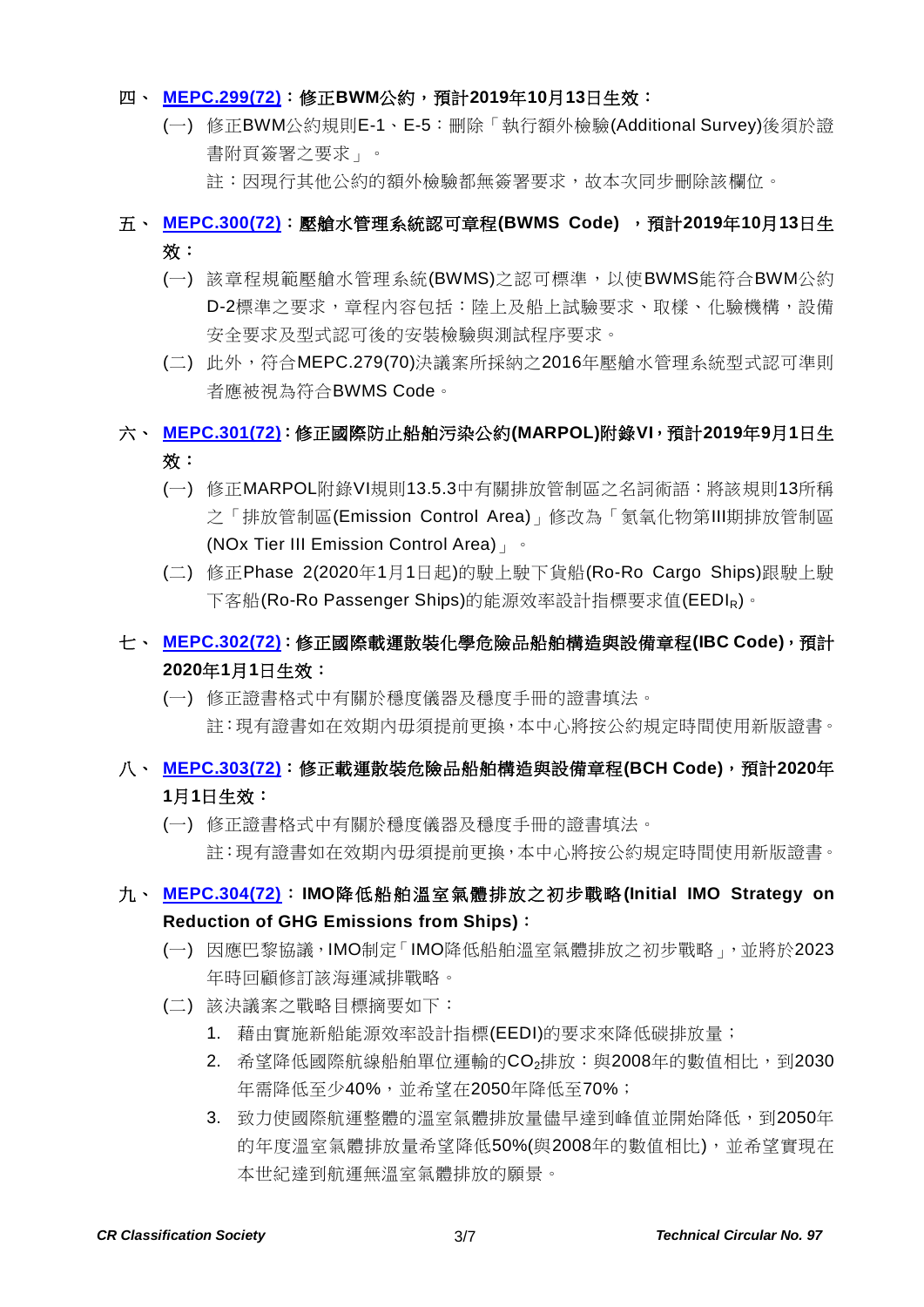### 貳 **IMO**相關通告

- 一、 **[MEPC.1/Circ.875](http://www.crclass.org/chinese/download/ti-tc/97/2-1%20MEPC.1-Circ.875%20-%20Guidance%20On%20Best%20Practice%20For%20Fuel%20Oil%20PurchasersUsers%20For%20Assuring%20The%20Quality%20Of%20Fuel%20Oi...%20(Secretariat).pdf)**:**Guidance on Best Practice for Fuel Oil Purchasers/Users for Assuring the Quality of Fuel Oil Used on Board Ships**:
	- (一) 因應2020年低硫燃油要求之實施,IMO制訂「燃油購買者/使用者確保船上所用燃 油品質的最佳做法指南」,以就購買者/使用者所面臨之問題(燃油供應商之選擇、 合約簽訂、證明文件、燃油接收取樣及試樣、爭議處理等)提供相關指南。
- 二、 **[MEPC.1/Circ.876](http://www.crclass.org/chinese/download/ti-tc/97/2-2%20MEPC.1-Circ.876%20-%20Sample%20Format%20For%20The%20Confirmation%20Of%20Compliance,%20Early%20Submission%20Of%20The%20Seemp%20Part%20Ii%20On...%20(Secretariat).pdf)**:**Sample Format for the Confirmation of Compliance, Early Submission of the SEEMP Part II on the Ship Fuel Oil Consumption Data Collection Plan and its Timely Verification Pursuant to Regulation 5.4.5 of MARPOL Annex VI**:
	- (一) 背景(MEPC.278(70)決議案,請參考第89[期技術通報](http://www.crclass.org/chinese/download/ti-tc/89/89.pdf)):
		- 1. IMO船舶燃油消耗數據收集系統(DCS)條文規定已於2018年3月1日生效,並 將於2019年1月1日正式執行數據收集。
		- 2. 適用該規定之船舶應於2018年12月31日以前將船舶能源效率管理計畫第II部 分(SEEMP PART II)納入燃油消耗數據收集計畫並經主管機關或認可組織 (RO)確認。
	- (二) 通告內容:
		- 1. 建議船東、船舶營運者在不晚於2018年9月1日儘快提交SEEMP Part II,以 使主管機關或RO有足夠時間進行審合作業。
		- 2. 提供符合確認書(Confirmation of Compliance)模板,以供主管機關或RO完成 SEEMP PART II驗證後簽發使用。

### 三、 **[BWM.2/Circ.66](http://www.crclass.org/chinese/download/ti-tc/97/2-3%20BWM.2-Circ.66%20-%20Unified%20interpretation%20of%20Appendix%20I%20(Form%20of%20the%20International%20Ballast%20Water%20Management%20C...%20(Secretariat).pdf)**:**Unified Interpretation of Appendix I (Form of the International Ballast Water Management Certificate) of the BWM Convention**:

- (一) 背景:
	- 1. 國際壓艙水管理證書內有關「所用壓艙水管理方法的細節」欄位中需填註壓 艙水管理系統之「安裝日期(Date Installed)」。
	- 2. MEPC.279(70)決議案提及:
		- (1) 2018年10月28日以後「認可」的壓艙水管理系統,及2020年10月28日以後「安 裝」於船上的壓艙水系統應符合MEPC.279(70)性能標準。
		- (2) 2020年10月28日前「安裝」於船上的壓艙水管理系統,至少要通過 MEPC.174(58)或MEPC.279(70)等性能標準的認可。
		- (3) 有關「安裝」(Installed)一詞,指的是壓艙水管理系統的合約交貨至船上的日 期;若無此日期,則指實際系統實際交貨至船上的日期。
- (二) 統一解釋:國際壓艙水管理證書內所需之「安裝日期(Date Installed)」係指:壓 艙水管理系統安裝上船並完成安裝調試驗證的日期。(註:此日期與MEPC.279(70)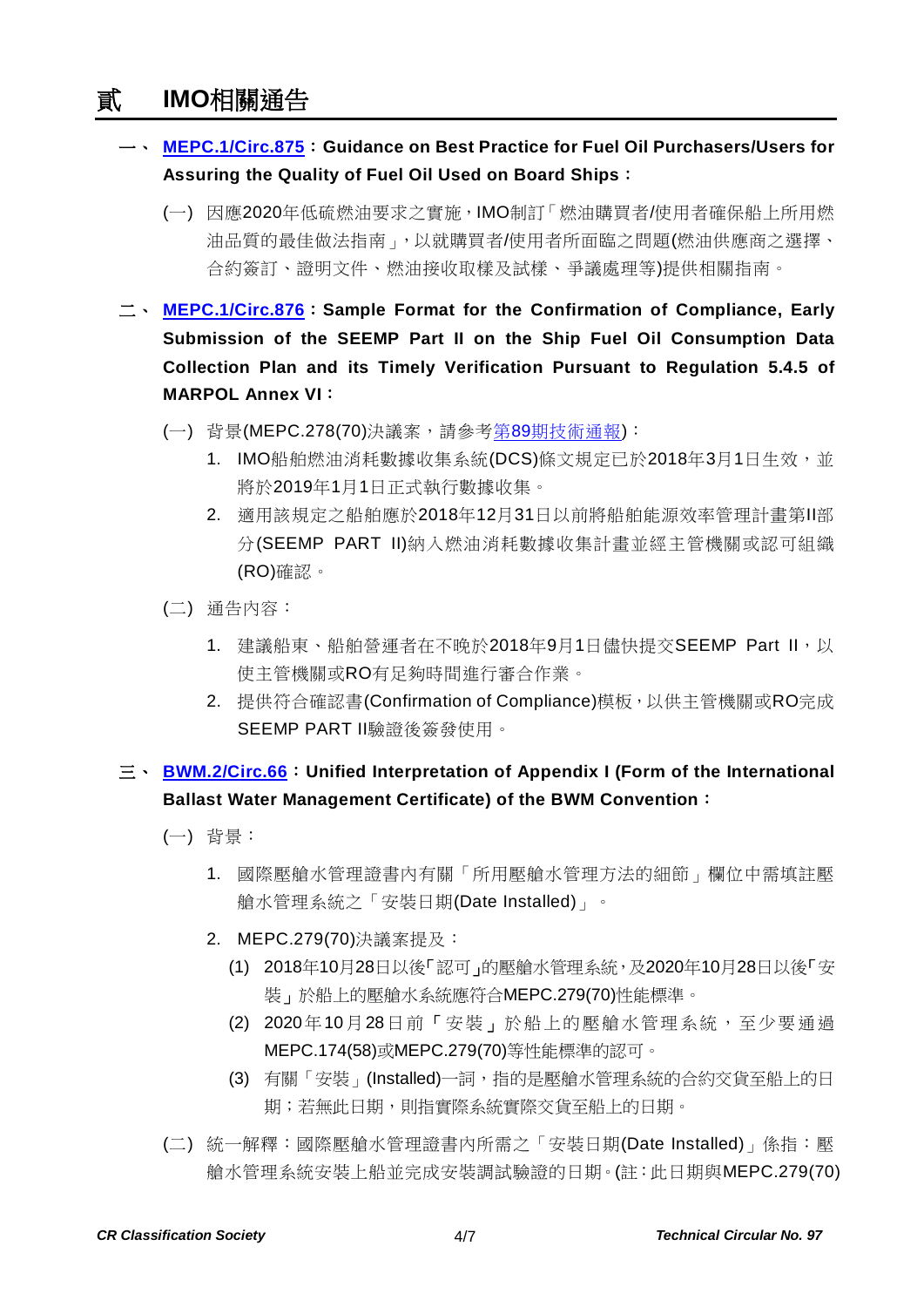決議案的「安裝」可能並非同一個日期)。

### 四、 **[BWM.2/Circ.67](http://www.crclass.org/chinese/download/ti-tc/97/2-4%20BWM.2-Circ.67%20-%20Data%20gathering%20and%20analysis%20plan%20for%20the%20experience-building%20phase%20associated%20with%20the%20BWM...%20(Secretariat).pdf)**:**Data Gathering and Analysis Plan for the Experience-building Phase Associated with the BWM Convention**:

- (一) 背景: 為監測 BWM 公約執行狀況, MEPC.290(71) 建 立 經驗累積階段 (Experience-Building Phase, EBP),該階段起於該公約生效日,止於相關優先修 正案生效日(請參考第93[期技術通報](http://www.crclass.org/chinese/download/ti-tc/93/93.pdf))。
- (二) 通告內容:有關EBP階段數據的收集跟分析計畫時程如下:
	- 1. 2019年MEPC 74會議及以後的會議開始提交資料。
	- 2. 2022年MEPC 79會議依所提交的分析結果起草該公約之相關修正案。

#### 五、 **[SSE.1/Circ.2/Rev.1](http://www.crclass.org/chinese/download/ti-tc/97/2-5%20SSE.1-Circ.2-Rev.1%20-%20Halon%20Banking%20And%20Reception%20Facilities%20(Secretariat).pdf)**:**Halon Banking and Reception Facilities**:

(一) 更新世界各港口的海龍(Halon)儲存與接收設施之相關資料。

### 參 中華民國重要通告

- 一、 國籍船舶適航性管理績[效榮登東京備忘錄](https://www.motcmpb.gov.tw/information_15_13937.html)**(Tokyo MOU)**白名單,中華民國**107**年**5**月**3** 日。
- 二、 修正[「船員訓練專業機構管理規則」](https://gazette.nat.gov.tw/egFront/detail.do?metaid=98591&log=detailLog)第三條、第十一條、第十二條及第七條附件一、 第十條附件二,中華民國**107**年**5**月**14**日。
- 三、 [聯合國安全理事會北韓制裁委員會受制裁船隻清單及航港局配合聯合國北韓制裁決議](https://www.motcmpb.gov.tw/information_103_11998.html) [關注船舶清單公告,](https://www.motcmpb.gov.tw/information_103_11998.html)中華民國**107**年**5**月**21**日。
- 四、 修正[「船員服務規則」](https://gazette.nat.gov.tw/egFront/detail.do?metaid=99235&log=detailLog)第八十三條之四,中華民國**107**年**6**月**8**日。

### 肆 巴拿馬重要通告

#### 一、 **[MMC-142:](http://www.crclass.org/chinese/download/ti-tc/97/4-1%20MMC-142-June-13-2018.pdf) "Emergency Escape Breathing Devices (EEBD)"**:

- (一) 背景:巴拿馬海事局於2018年3月更新有關巴拿馬旗船舶之「備用緊急逃生呼吸 器裝置(EEBD)數量」及「訓練用EEBD」之規定(請參考第96[期技術通報](http://www.crclass.org/chinese/download/ti-tc/96/96.pdf))。
- (二) 本次更新內容:
	- 1. 總數10具EEBD以下之船舶,其備用EEBD數量修改為:至少具備1具。
	- 2. 備用之EEBD不得兼用於訓練,除非船上備有充氣設備能於演練後回復氣瓶 正常氣壓。

#### 二、 **[MMC-202:](http://www.crclass.org/chinese/download/ti-tc/97/4-2%20MMC-202-LIST-OF-APPROVED-PI-INSURERS-MAY-2018.pdf) "List of Approved P&I Clubs/Insurers"**:

(一) 更新P&I保險業者名單。

- 三、 **[MMC-258:](http://www.crclass.org/chinese/download/ti-tc/97/4-3%20Actualizada-MMC-258-Approved-service-providers-for-lifeboats-launching-JUNE-2018.pdf) "Approved Service Providers for Lifeboats, Launching Appliances and On-load Release Gear"**:
	- (一) 更新巴拿馬政府授權之救生艇下水及承載釋放機構維修廠商名單。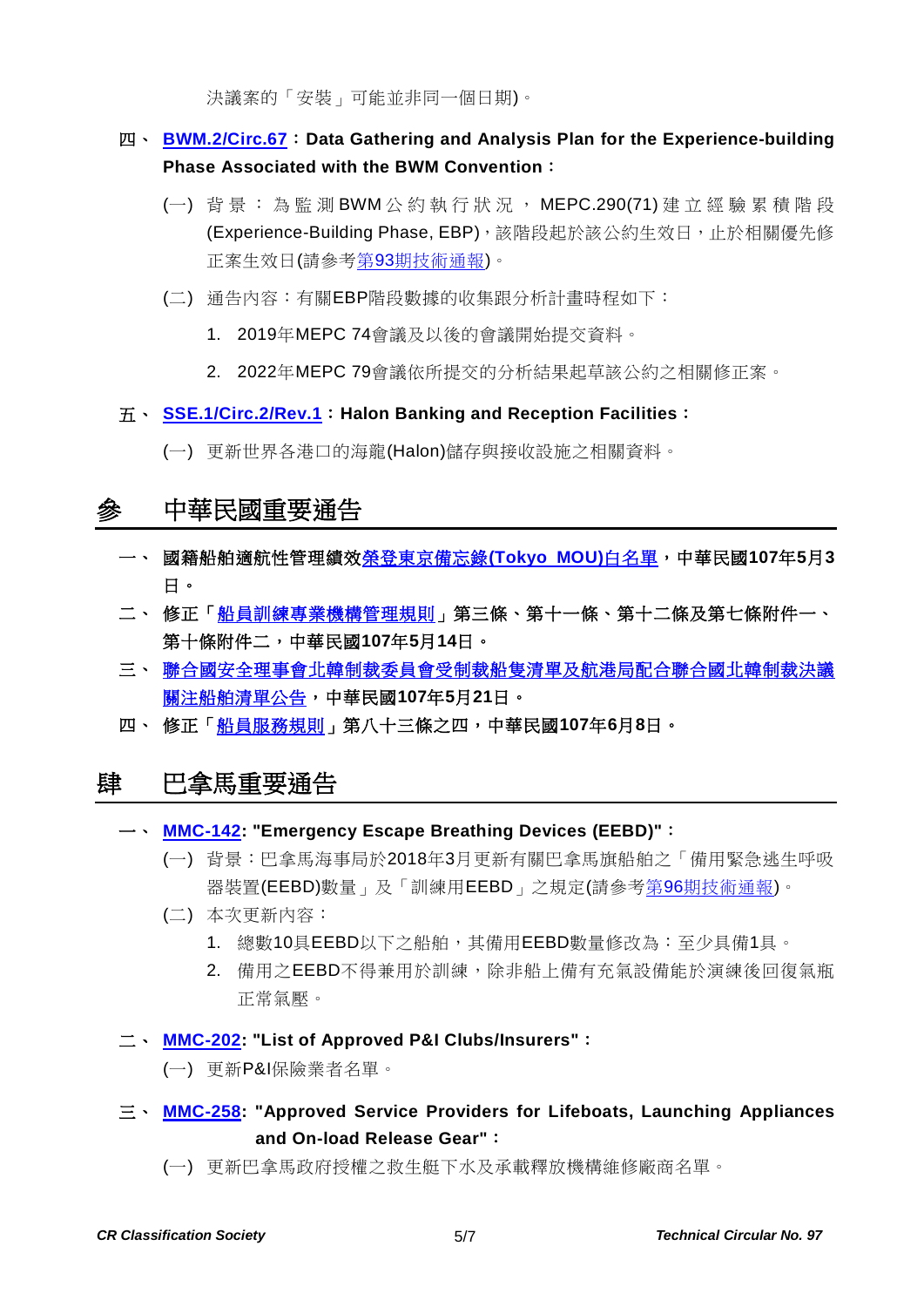### 四、 **[MMC-269:](http://www.crclass.org/chinese/download/ti-tc/97/4-4%20MMC-269-25-05-2018-MLC.pdf) " Maritime Labour Convention, 2006 (MLC, 2006), Certification Process- MLC, 2006"**:

- (一) 海事勞工符合聲明第I部分(DMLC Part I)自簽發日起算效期5年,若更改船名、船 東、船舶營運者、RO或總噸位(GT)時,DMLC Part I應被重新簽發。
- (二) 承(一)、相關各方應將海事勞工證書、符合文件副本、海事勞工符合聲明第II部分 及財務擔保證明提供給[mlc@segumar.com](mailto:mlc@segumar.com), 以重發DMLC Part I。
- 五、 **[MMC-274:](http://www.crclass.org/chinese/download/ti-tc/97/4-5%20MMC-274-May-2018.pdf) "Maritime Labour Convention, 2006 (MLC, 2006) - Occupational Accidents, Injuries and Deseases"**:
	- (一) 在巴拿馬旗船舶上發生任何嚴重的海上事故,造成傷害或生命損失,應由海事部 門調查,該調查僅能由巴拿馬海事局海洋事故調查部門人員進行。
	- (二) 各公司應建立適當程序及通報巴拿馬[\(mlc@segumar.com\)](mailto:mlc@segumar.com)的程序。

#### 六、 **[MMC-345:](http://www.crclass.org/chinese/download/ti-tc/97/4-6%20MMC-345-Ballast-Water-Management-Convention-2004-Panama-Policy-rev-May-2018.pdf) "Ballast Water Management Convention 2004, Panama Policy."**:

- (一) 巴拿馬海事局要求執行BWM公約年度檢驗及中期檢驗的RO必須與執行初次檢驗 的RO一致。
- (二) 此外,RO簽署長證的副本須寄給[ibwmc@segumar.com](mailto:ibwmc@segumar.com),並更新其船舶狀態報告 (Ship Status Report)中的國際壓艙水管理證書狀態。

### 七、 **[MMC-365:](http://www.crclass.org/chinese/download/ti-tc/97/4-7%20MMC-365-June-2018.pdf) "Adoption of Amendments to MARPOL 73/78, Annex VI Panama Policy on IMO-DCS scheme"**:

- (一) 因應MEPC.278(70)決議案(請參考第89[期技術通報](http://www.crclass.org/chinese/download/ti-tc/89/89.pdf)),巴拿馬海事局公布有關燃料 消耗收集數據執行細節。
- (二) 5,000GT以上之船舶依MEPC.278(70)決議案所述之規定,於2019年1月1日起每 年進行燃料消耗數據收集並回報給主管機關、RO、或第三方驗證機構。
- (三) 已被巴拿馬海事局授權執行MARPOL附錄VI發證之RO,已被授權以下業務:
	- 1. 確認適用該規定之船舶, SEEMP應包含收集計畫, 並於確認完成後簽發符合 確認書(Confirmation of Compliance)置於船上。
	- 2. 驗證適用該規定船舶之排放報告後,出具建議報告給巴拿馬海事局,以建議 該船是否可取得符合聲明(Statement of Compliance)。
	- 3. 提供有關5,000GT以上船舶之燃油消耗數據的完整報告給巴拿馬海事局。
	- 4. 另外,RO亦可將本項業務外包給巴拿馬海事局所授權之第三方驗證機構。

#### 八、 **[MMC-366:](http://www.crclass.org/chinese/download/ti-tc/97/4-8%20MMC-366-ADOPTION-OF-AMENDMENT-TO-MARPOL-ANNEX-V-2.pdf) "Adoption of Amendment to MARPOL 73/78, Annex V."**:

(一) 巴拿馬海事局公告採納MEPC.201(62)關於MARPOL附錄V修正案,該通告說明 一般的動物屍體可當作垃圾而依MARPOL附錄V處理,但異常死亡的動物屍體應 依MEPC.297(71)決議案及MEPC.1/Circ.809指南處理。

#### 九、 **[MMC-367:](http://www.crclass.org/chinese/download/ti-tc/97/4-9%20MMC-367-Nueva-25-05-2018-MLC.pdf) "Hazard Working Conditions"**:

- (一) 該通告內容為巴拿馬當局提供船東或經營者相關指南,以避免巴拿馬旗船的船員 面臨違反安全、健康和衛生的危險情況。
- (二) 巴拿馬海事局強烈建議應確保在巴拿馬旗船上的船員處於職業安全和衛生健康